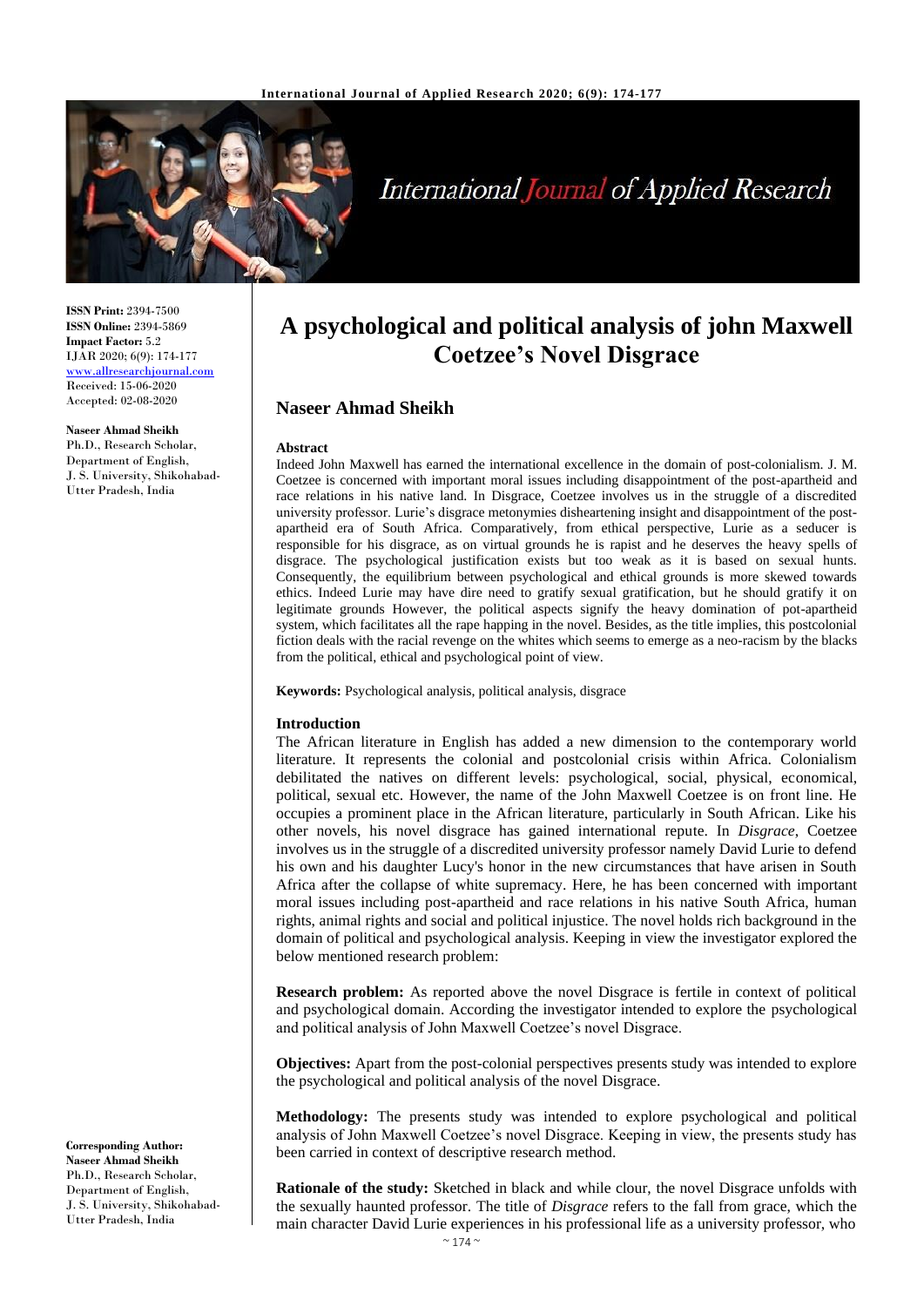has been left with nothing, neither romance nor vocational recourse and his subsequent falling from his position and statues in South African society.

**Psychological Justification (SJ):** Right from the beginning of the novel it has discredited the university professor namely David Lurie by supplying: *"For a man of his age, fifty-two, divorced, he has, to his mind, solved the problem of sex rather well*". From psychological point of view he is searching the abode for his sexual desire. But from ethical point of view, his seduction of a student named Melanie is not acceptable; though according to him, she had a silent consent because she did not resist his approach: "*She does not resist. All she does is avert herself: avert her lips, avert her eyes*" (25). The relationship starts off because of Lurie's extreme eagerness and devil-may-care attitude. Again, since it takes two to make a quarrel, we cannot spare Melanie either, because she has not lodged any complaint against Lurie after her first seduction. From psychological perspective, as the divorced Lurie cannot establish any emotional relationship with women, he seems to be an outcast. Perhaps because of such outlook, Melanie lets Lurie use her body and conceals her private disgrace from people. But excess of anything is very bad. Lurie makes love with Melanie in some more instances without her willingness. Besides, first's "impression is lost impression". The Melanie on the first sexual romance has not withdrawn her sexual support from Lurie. So psychologically the investigator justified the behaviour of the Melanie with Thorndike's *"law of practice*", which revolves round that practice makes a man perfect. So at the first impression Melanie has abode the abode for sexual desire of Lurie which makes Lurie more confident to express the view point that "*the duty of the women is to share their beauty*" (Disgrace Pp-16) Melanie reveals everything to her boyfriend and father, both of whom rudely challenge Lurie and chastise him. Melanie's boyfriend visits Lurie unexpectedly in his office one afternoon and threatens him with disclosure of the illegal relationship. Thus starts the disgraceful incidents in Lurie's life. Subsequently, that night his car is vandalized, tires are deflated, glue is injected into door locks, newspaper is pasted over and windscreen, paintwork is scratched. However, again it is psychologically justified, as the boyfriend of Melanie for the sake of his own sexual desire is disgracing Lurie, but psychologically speaking who will gratify the sexual instincts of Lurie? As he is divorced. From psychological view point there should be anyone who will fulfill the sexual desire of Lurie. As Sigmund Freud argues that "*earth revolves round to axis's Life revolves round to sexes*" so to some extent the investigator can argue that the psychological justification of David Lurie is to some extent correct. Besides, society should shoulder the responsibilities of Divorced persons in a legitimate way so that illegitimate may not happen. It should be noticed that up to his resignation, his disgrace revolves around the white world and his psychological implication is 'carelessness' to whatever others think about him; for instance, the scathing article that has been written in the local paper *argues* regarding the affair. In fact, this is Lurie's 'defense mechanism' to justify his unjustifiable behaviour, which sometimes is useful in the domain of psychology.

**Political Justification (PJ):** In fact, politically his personal story is interwoven with the national predicament of postapartheid South African whites. Now, Lurie's relationship with Melanie epitomizes his brazen disregard for the law, societal rules, or ethics. In Melanie's father's words–

"We put our children in the hands of you people because we think we can trust you. If we can't trust the university, who can we trust? We never thought we were sending our daughter into a nest of vipers. No, Professor Lurie, you may be high and mighty and have all kinds of degrees, but if I was you I'd be very ashamed of myself. (Disgrace Pp-36)

Hearing these reproachful words, Lurie is visibly embarrassed and disgraced in front of the staff and students; and rushes out of the office. Here, from the angle of a father's concern for his daughter, such humiliation of Lurie is justifiable; because ethically he has made fault in behaviour regarding his stature. Furthermore, Melanie even goes on to lodge a formal complaint against Lurie. Thenceforth his persecution and public disgrace begin. The Student Affairs Office contacts Lurie informing him that a sexual harassment complaint has been filed against him and includes a copy of the corresponding section of the code of conduct he has been accused of violating, Article 3: the victimization or harassment on grounds of race, ethnic group, religion, gender, sexual preference, or physical disability; and Article 3.1: the victimization or harassment of students by teachers. Indeed, Lurie has violated ethical code. So he is told by the university administration to apologize and enter into counseling if he wishes to save his career. Besides, instead of having a proper trial, the authority wants him to be publicly humiliated by his formal apology. Taken as a generic trial, the account of the investigation suggests that the underlying motive of a public trial is not to enact justice, but rather to instill guilt and shame in the accused.

From political perspective, one can draw parallels between university's sexual harassment investigation and postapartheid South Africa's 'Truth and Reconciliation' hearings. There the accused were given amnesty as long as they told the entire truth. In that sense, Lurie's disgrace is a political allegory. However, seeing himself as being a scapegoat by the forces of political correctness, he pleads guilty to the charge of sexual harassment but refuses to apologize or be repentant. He says–"*Frankly, what you want from me is not a response but a confession. Well, I make no confession. I put forward a plea. As is my guilt. Guilty as charged. That is my plea. That is as far as I am willing to go*" (Disgrace: 51). Thus, he refers to mix or conflate the committee's judgment of guilt with a public exposure of shame. But he is disgraced anyway. And he clearly should be ashamed. That he is not psychologically unsound, as he later expresses to the press that he was enriched by the experience, emphasizes his hubristic, haughty attitude toward the world. Not only that, the manner in which he haughtily uses his status and gender to get what/whom he wants-Melanie-is analogous to white South Africans' attitude during apartheid. Lurie, like an embodiment of the white supremacist element in South Africa, refuses to apologize like Meursault of Camus' *Outsider* for his abuse of power. This does not stop him, just as it did not stop the 'Truth and Reconciliation Committee' from rooting out vestiges of apartheid, from being removed from power. It should be noticed that up to his resignation, his disgrace revolves around the white world and his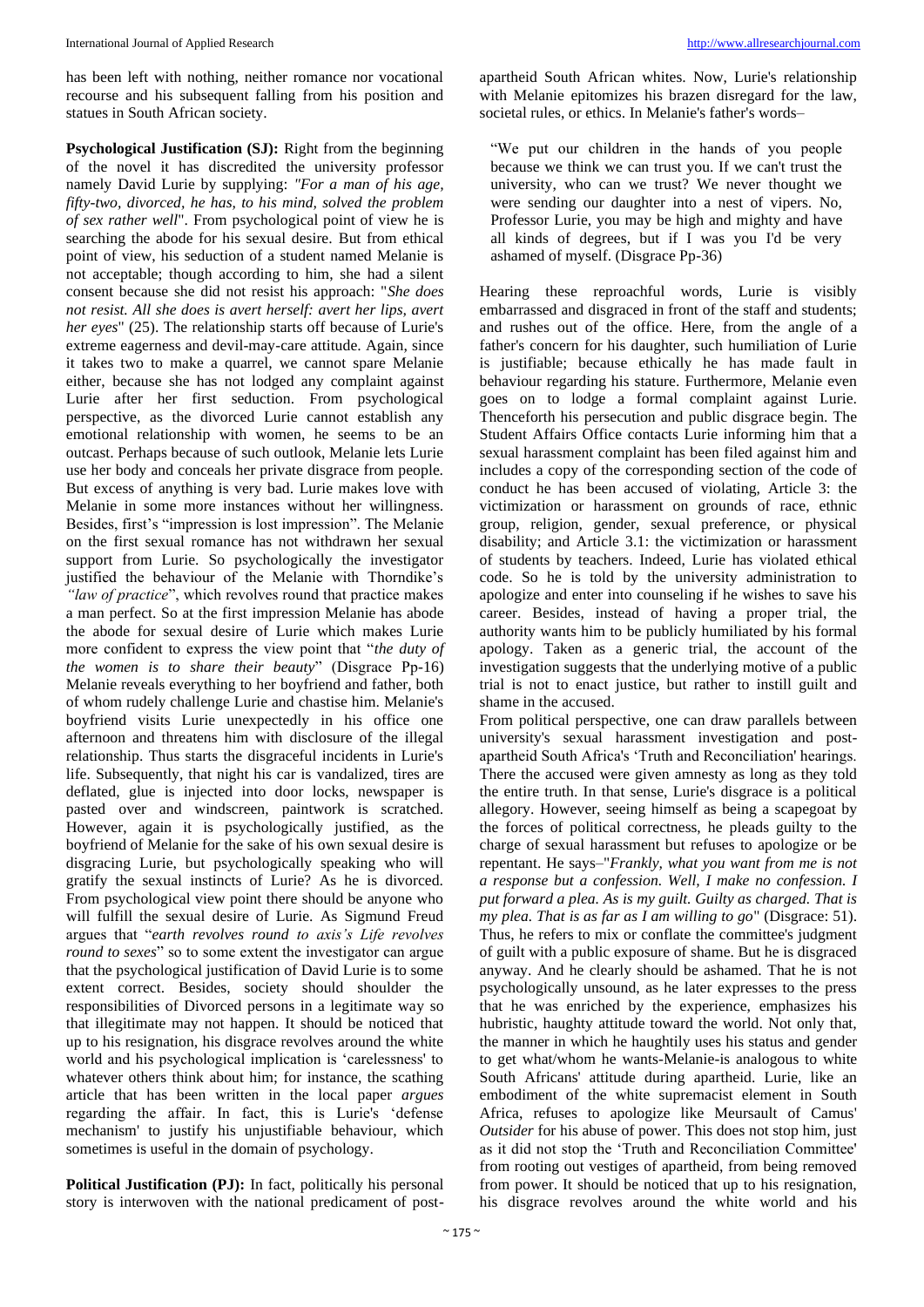psychological implication is 'carelessness' to whatever others think about him; for instance, the scathing article that has been written in the local paper *Argus* regarding the affair. In fact, this is Lurie's 'defense mechanism' (Freud's psychoanalytic theory) to disgrace.

Meanwhile, as for the procedure of trial, it is modeled after the criminal justice system, not having nay scope in the modern democratic setup. Here, justice becomes a public act that is driven by guilt and shame. As a result, Lurie starts receiving punishment even before he is tried. Later, for crossing both the departmental and generational boundaries, Lurie is publicly censured when Melanie's boyfriend throws spit balls at him and commands him to "stick to your own kind". Even from Lucy's perspective, men should not be able to act upon desires simply because they have them. Thereby, *Disgrace* dramatizes Lurie's confrontation with change-his effort at first to avoid it and then to amend not only his life but his temperament, one of the 'hardest part of the body', as he hardly observes. His challenge seems clear: change or accept extinction. In this way, *Disgrace* explores the pain involved both in accommodating the past apartheid and surviving the preset post-apartheid South Africa. Again, *Disgrace* is related to the socio-political shifts underway in post-apartheid South Africa. In other words, *Disgrace* draws an anxious, comfortless picture of post-apartheid South Africa. Now Lurie finds himself––as Coetzee's heroes often do––adrift in a society variously hostile, inscrutable, painful and unpredictable. Coetzee engages the complex social relations of the 'new' South Africa through sexuality as a code for or vocabulary of change. My aim here is to trace the operations of that code in the novel, noting its inflection of personal metamorphosis in the prospect of political reversal in South Africa and considering its implications for social change more broadly. Rape, the ethical lapse enabled by interpretive strategies, returns to haunt Lurie after his removal to Lucy's farm. Now her farmhouse is robbed by three blacks who also rape her and try to kill Lurie by burning.

As Michel Foucault says that power corrupts and circulates, this incident implies the reversal of racial power-play in the new South African context which psychologically affects the whites unbearably, especially Lurie. After his daughter Lucy is raped, Lurie also confronts her refusal to explain to him what has happened to her. Moreover, faced with an implied parallel between his sexual coercion of Melanie and Lucy's violation, humiliated by his inability to help his daughter, Lurie feels rebuked as a man, a father, and intellectually as an interpreter or controller of experience.

In Lurie's passage from scholar to dog-handler, Coetzee also articulates change largely as tribulation the chastisement of a certain model of white manhood under South Africa's emerging dispensation. Politically, it implies that South Africa is shedding the slain of both colonial and hybrid neocolonialism of the apartheid era. Subsequently, as the ransacking of his Cape Town house and his eviction from his campus office and his not getting a warm welcome from one time's intimate Elanie Winter imply, Lurie becomes displaced and exiled in his own land. He is politically hurt and estranged because the status of white power is declining in South Africa. And psychologically he has to watch his daughter going through the aftermath of fear and depression, unable to offer any comfort or solace.

Meanwhile, Coetzee brings the reversed racial relationship to the surface when Lurie arrives in Salem. In the back of Lucy's property lives an African named Petrus who is at first in a subservient position. The racial dynamic becomes strained when Petrus is implicated in indirectly facilitating a robbery, raping Lucy, ransacking her house, shooting her dogs and setting Lurie afire, a further divestment of Lurie's former self. Since Petrus disappears during this disgraceful incident and comes back with building supplies to renovate his house, Lurie confronts him by which the racial division becomes clear. Here the political implication is that the racial history is repeating itself like Yeats' theory of gyre. However, Lurie wants Lucy to report the crime and bring the culprits to justice. But Lucy decides that it would be impossible for her to continue living in such a remote and lawless area if she calls the police. And she would be open to future attack and it will widen her disgrace. Besides, no verbal testimony or justification will ever be adequate reparation for the crime committed. So, far from seeking justice, she decides to bear the child she is carrying as a result of rape.

As the power-play has been inverted after the abolition of apartheid, Lucy realizes the helplessness of the whites in this black world and psychologically accepts her predicament, knowing well that she would not get justice. But Lurie cannot accept the racial fate anyway. As a result, the psychological tension and the gap between father and daughter increases. Thus Coetzee has dug deeply into the ground of the human condition which is cruelty and loneliness. However, both father and daughter survive the ordeal. Eventually, in order to protect herself and her simple way of life, Lucy consents to become the third wife in Pterus' polygamous family, even though he might have arranged the attack on her in order to gain control of her property. This is the ultimate disgrace for a white father who earlier saw his son-in-law as his daughter's servant. And here again, Lurie is psychologically alienated from his only family-member, which he confronted earlier from others.

In *Disgrace*, cross-race rape materializes the ghost of this obsolete dream as another kind of tragic burden: the legacy of shattered race relations which the embryonic South African subject must bear. So, Lurie recognizes his position in this new world: "his mind has become a refuge for old thought, idle, indigent, with nowhere else to go". Still it is Lurie who is both victim and agent of destruction. However, in this dystopian novel, Lurie does not achieve creativity and freedom until, stripped of all dignity, he is afflicted by his own shame and history's disgrace. In other words, the only possible aspect of disgrace is that it has decreased Lurie's racial ego. He decides "(h)e would not mind hearing Petrus' story one day". Besides, disgrace has made Lurie more concerned about his daughter. A significant aspect is that while Lucy is disgraced only by the blacks, Lurie is disgraced by both blacks and whites. A political implication of their disgrace is that Lucy represents one approachcomplete capitulation to cultural determinations of justice. Lurie represents another insistence upon personal vindication. Each character recognizes the other's position, which only increases the poignancy of their growing separation. Overall, the ostracism truly hurts Lurie and he seems to be unable to repair it in any way. It is tied up, with enormous issues race, gender, status that Lurie cannot simply wish away. Meanwhile, as for the procedure of trial, it is modeled and fabricated after the criminal justice system, not having nay scope in the modern democratic setup. Indeed, Professor David Lurie was rapist, but at least